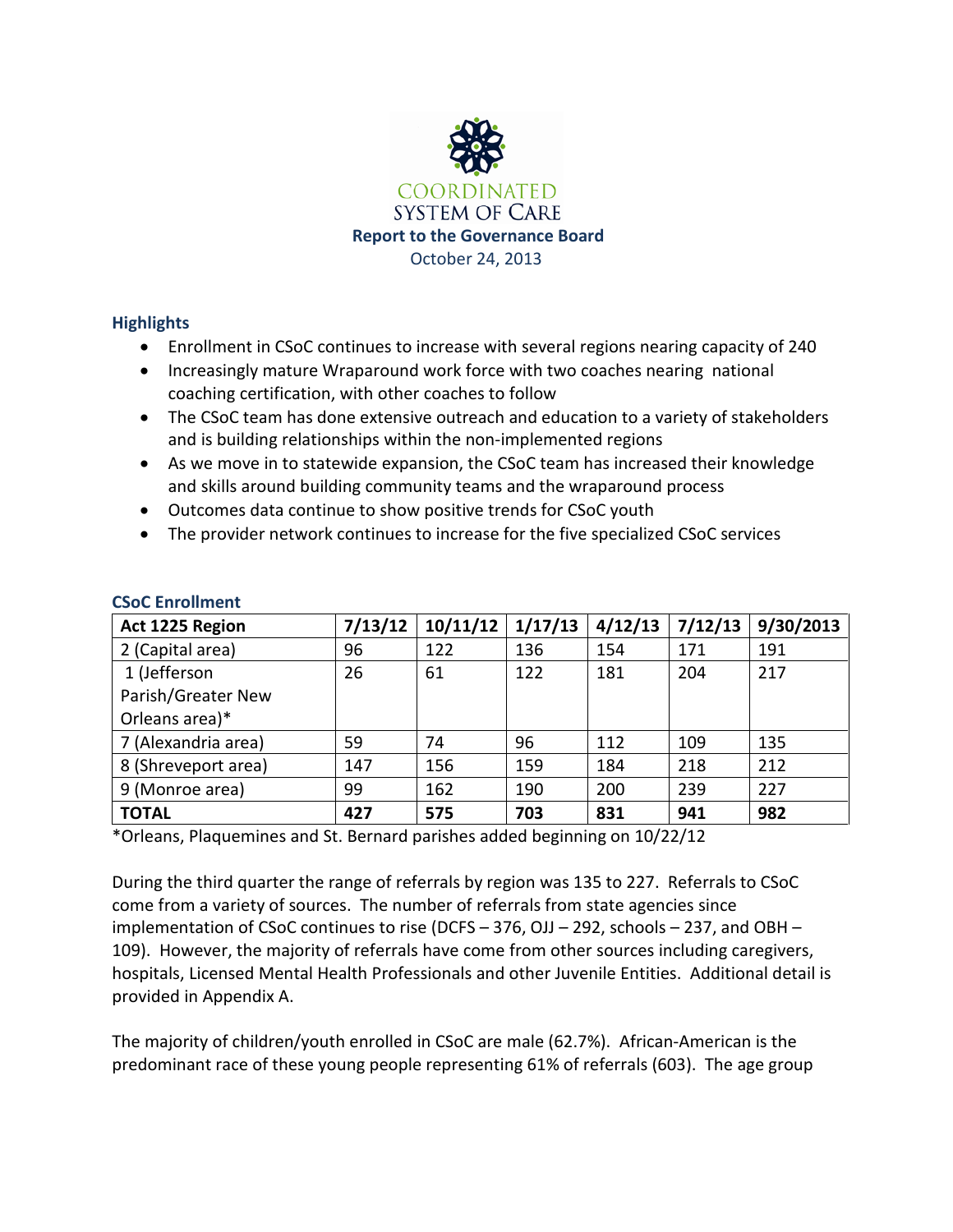with the highest enrollment is  $13 - 16$  years old (448 or46%). Additional demographic detail is provided in Appendix B.

#### **Wraparound Agency (WAA) update**

The Wraparound Agencies continue to support the implementation of CSoC in their respective regions through a variety of strategies including meetings with providers, schools, and agencies to identify children/youth that may be eligible for CSoC and participating in required OBHsponsored trainings by the University of Maryland to support skill development and fidelity**.** Regions 8 and 9 have each reached the 240 enrollment mark at least once during this last quarter. Due to increasing enrollment, Magellan has rolled out a plan to manage capacity in the five regions. Referrals to CSoC regions where the 240 enrollment has been reached will be submitted to Magellan Recovery/Resiliency Care Management Program (RCM) for intensive and individualized care coordination. As CSoC slots become available, youth continuing to meet CSoC criteria will be referred to the WAA. In addition, Magellan will re-allocate unused slots if the census of a single Wraparound Agency remains below 240 for a period of two consecutive months (or 60 consecutive days.)

This past quarter, the CSoC Director and the OBH Deputy Assistant Secretary visited each Wraparound Agency to meet with the Executive Directors and Clinical Directors, staff and attend at least one Child and Family Team Meeting in each region. Information from these visits will be used to ensure targeted and specific training and technical assistance by region from the University of Maryland trainers.

Magellan continues to work with the WAAs to ensure all documentation is submitted within the required timelines to support the eligibility of each child/youth enrolled in CSoC.

#### **Family Support Organization update**

Magellan has been providing intensive administrative support to the FSO for the last sixty days. In spite of this intense level of support, there continues to be a waitlist of over 200 families which has not declined in the past quarter. In addition, some of these youth and families have been waiting for service for several months. Enrollment of youth has increased, however, only half are receiving services each week, with an average of two hours of service per week, which includes both parent and youth support.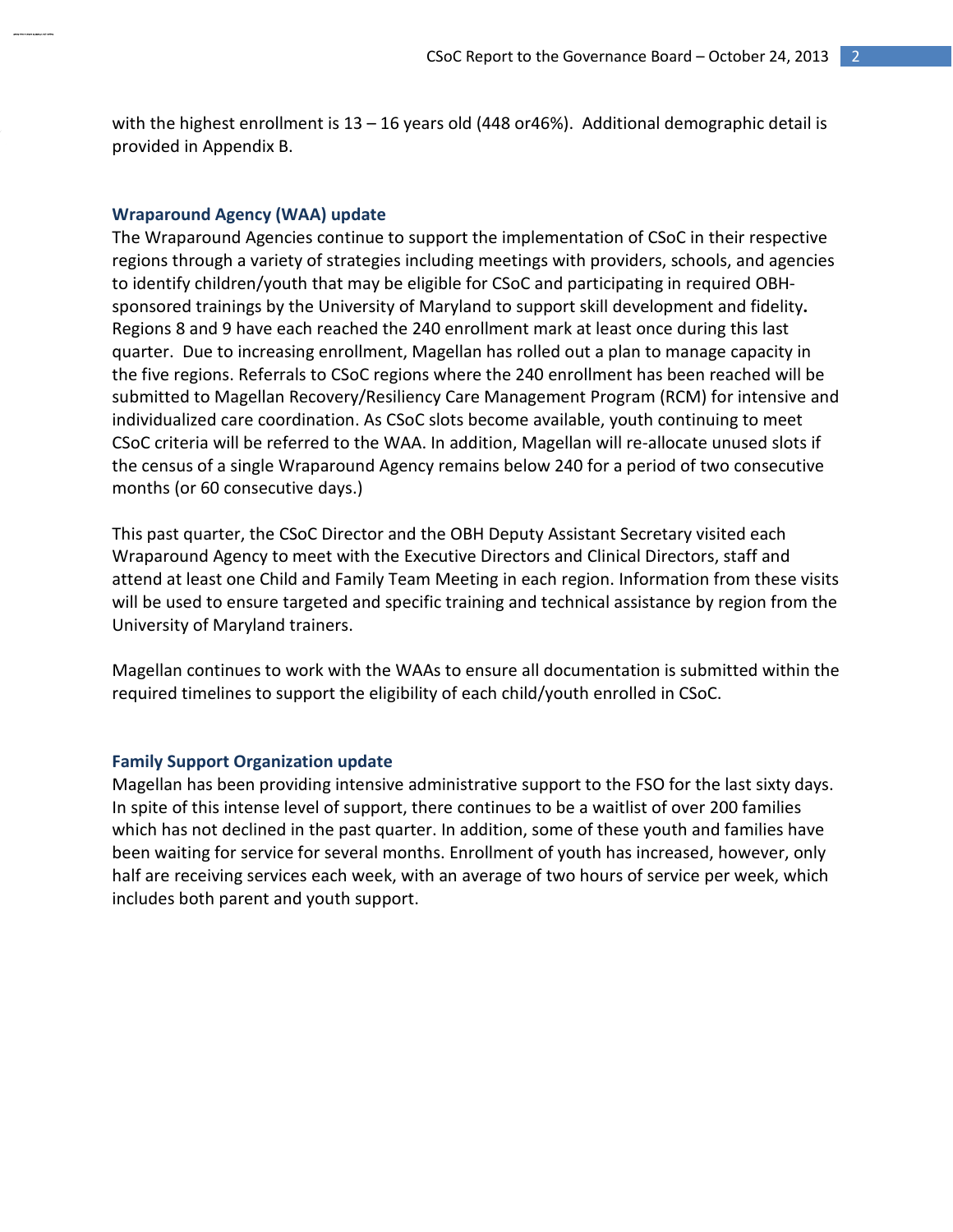- o Current waitlist to be over 250
- o Many of those on the waitlist have been on for as long as 6 months

The following graph demonstrates FSO service provision since the implementation of CSoC. There was a significant decrease in services provided in the last quarter of 2012. The statewide FSO began providing services during April 2013.



#### **Parent /Youth Support and Training Service Utilization**

**Parent Support and Training Source: Magellan of Louisiana Vouth Support and Training** 

The efficiencies gained by moving to a statewide FSO remain. The challenges seem to be tied to ensuring that the organization responsible for this function has established business processes and the infrastructure to ensure fiscal viability. Given these concerns the CSoC team would like to convene a time limited work group to review the current model and make recommendations to the Board about future FSO structure and development. This group will include family members, as well as other stakeholders, with the goal of ensuring that these important services remain available to youth and families in the state of Louisiana. The CSoC team is requesting the Board's support for this approach.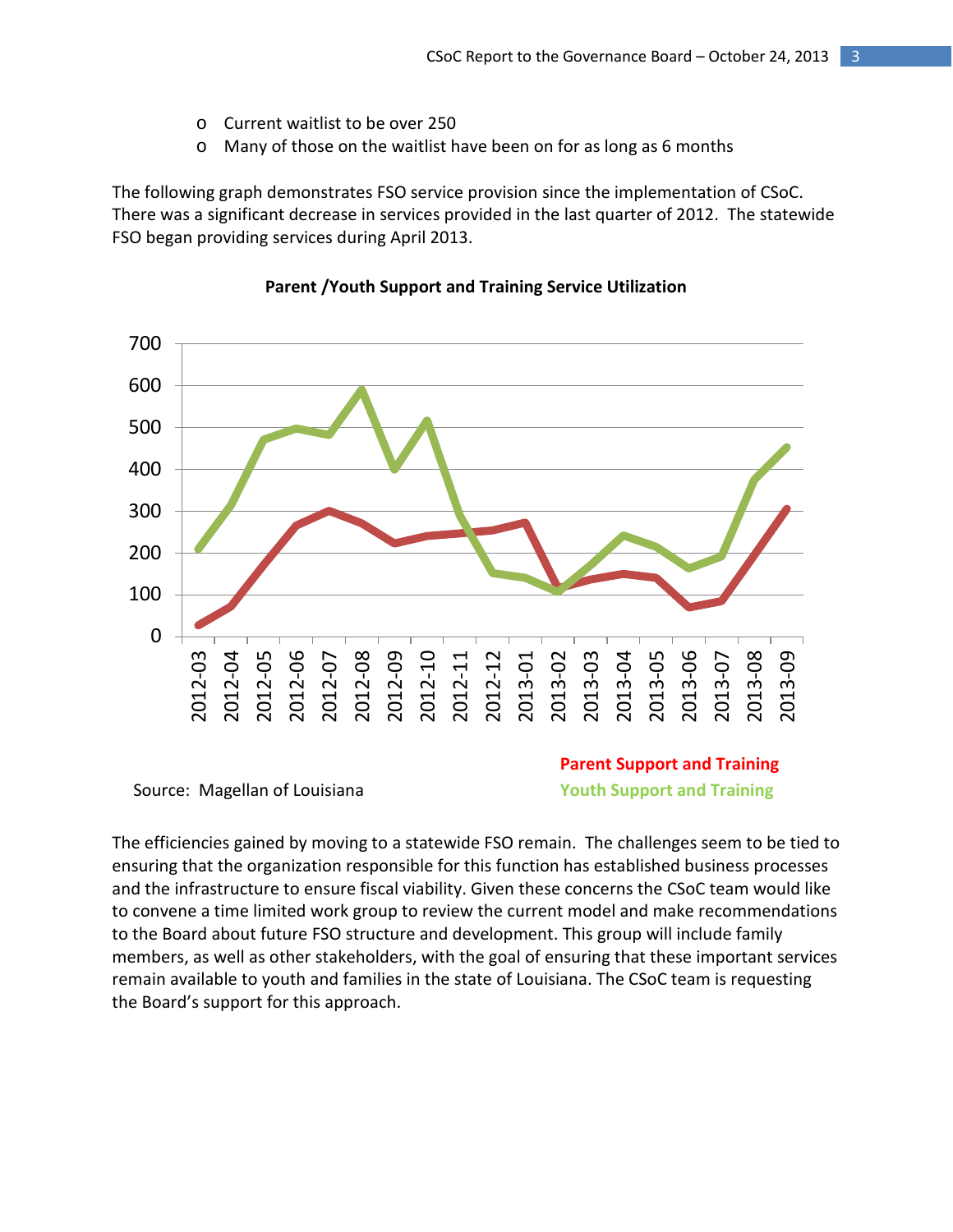#### **Technical Assistance and Training**

The OBH State CSoC team continues to work with the University of Maryland Institute for Innovation and Implementation to ensure that staff in the Wraparound Agencies and the Statewide Family Support Organization receives the necessary training and support to effectively implement wraparound. As of this quarter, all five of the Wraparound Agencies have had on-site coaching by the University of Maryland Trainer. This training provides Wraparound Coaches and Supervisors with the skill development needed to effectively coach wraparound process. In addition, this training is a requirement for National Certification. In this quarter, all five Wraparound Agencies Coaches and Supervisors attended a two-day training on Advanced Wraparound Coaching, also designed to enhance coaching skills and expertise and a requirement for National Certification. A one-day Engagement Training was also conducted for Wraparound Agency Staff and the Parent Support & Training Specialists and Youth Support & Training Specialists to support their roles as peer supports to enrolled youth and families. University of Maryland trainings for the Wraparound Agencies are scheduled through 2014.

In addition Matt Pierce, National Trainer of the Functional Behavioral Approach, conducted 7 one-day trainings for Community Providers, Wraparound Agency staff and other stakeholders throughout all five regions, and offered 2 three-day trainings for the Family Support Organization staff. Dan Embree, Senior Instructor/Consultant/Trainer at Portland State University also conducted a training for the State and Magellan CSoC teams on Wraparound Values and Principles.

The State and Magellan CSoC Teams continue to host Technical Assistance calls for all initial regions. CSoC staff continues to make frequent visits to each region to provide support, training, technical assistance and conduct onsite reviews.

## **CSoC Finance and Audit Committee**

The Finance and Audit committee has not met since the last Governance Board Meeting; however, plans are underway to set up a meeting to refocus the committee on new items such as financing for expansion.

#### **CSoC Quality Assurance (QA) Committee**

The QA Committee met on October 17, 2013 and Magellan representatives reviewed the second quarter's seventeen Quality Measures data reports with the Committee. To date the Committee has reviewed data reports for the first and second contract quarters. Committee members and Magellan both agreed that by the third quarter sufficient data will have been collected to begin meaningful data analysis and data trending discussions. These discussions will inform future recommendations to the Board on issues related to quality assurance and quality improvement. In addition, Donna Nola-Ganey (Magellan's DOE Liaison) presented an additional update on school-related data collection efforts including planned data collection processes.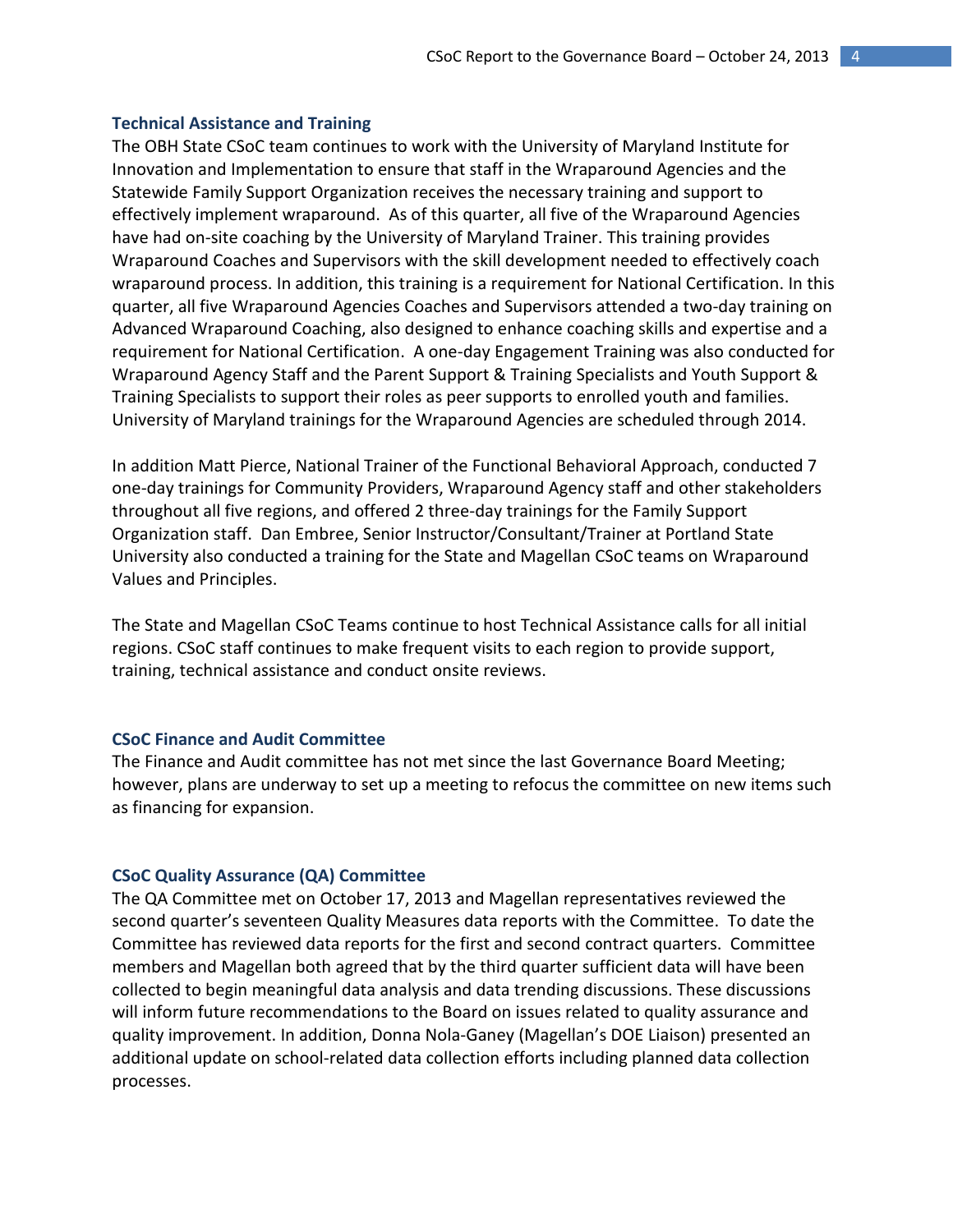Work continues with the University of Washington Wraparound Evaluation and Research Team (WERT) to evaluate individual and system outcomes. The WERT is now working directly with staff from DOE, OJJ and DCFS to identify and share available agency level administrative data elements for the outcomes study. After data sharing agreements are in place between each state agency and the University of Washington, the WERT will begin developing their Institutional Review Board (IRB) proposal which will inform timelines for the study. In partnership with the WERT, a plan is being developed to evaluate wraparound fidelity in all regions. This will inform training, quality improvement and resource allocation.

#### **Statewide Coordinating Council**

The Statewide Coordinating Council continues to meet approximately every 6 weeks to stay connected to the work of the Statewide FSO, and to more closely support overall CSoC efforts. Of the twenty SCC members, only 9 actively participate. Meetings held in July, August and October focused on clarifying FSO needs in order to increase services to families and youth. This included inviting wraparound agencies to participate in all meetings to ensure understanding of challenges from their perspective. The SCC has determined that its November meeting will include review of the SCC purpose, as set out on the original RFP, so that the SCC can begin to formalize, including finalizing bylaws and membership.

#### **CSoC Statewide Implementation**

State CSoC team members have been assigned to serve as liaisons to each of the 4 nonimplementing regions. Janice Zube, CSoC DOE Liaison and Lisa Longfellow, CSoC OBH Liaison are working in Region 3 – Covington and Region 4 – Thibodaux. Yvonne Domingue, CSoC DCFS Liaison and Yolonda Latimer, CSoC OJJ Liaison are working in Regions 5 – Lafayette and Region 6 – Lake Charles. They serve as a resource and are responsible for outreach to the regions to promote readiness for CSoC implementation. Activities include participating in community team meetings and presenting about CSoC during other meetings. Plans are being finalized for OBH and Magellan to conduct readiness reviews in each region. The waiver amendment for the expansion is currently under development.

#### **Other outreach**

The CSoC team partnered with Office of Citizens with Disabilities (OCDD) and Magellan to provide a series of overview trainings on the LBHP /CSoC to the OCDD staff regional resource center staff and community stakeholders. CSoC DCFS Liaison, Yvonne Domingue co-presented with Magellan staff in four areas of the state, including Baton Rouge, New Orleans, Lafayette and Pineville. The trainings were attended by approximately 300 participants statewide. This joint education endeavor also advanced the CSoC teams' understanding of OCDD services and supports, policies and procedures so that the team can provide more informed assistance to Wraparound Agencies and the Family Support Organization as they support families enrolled in CSoC.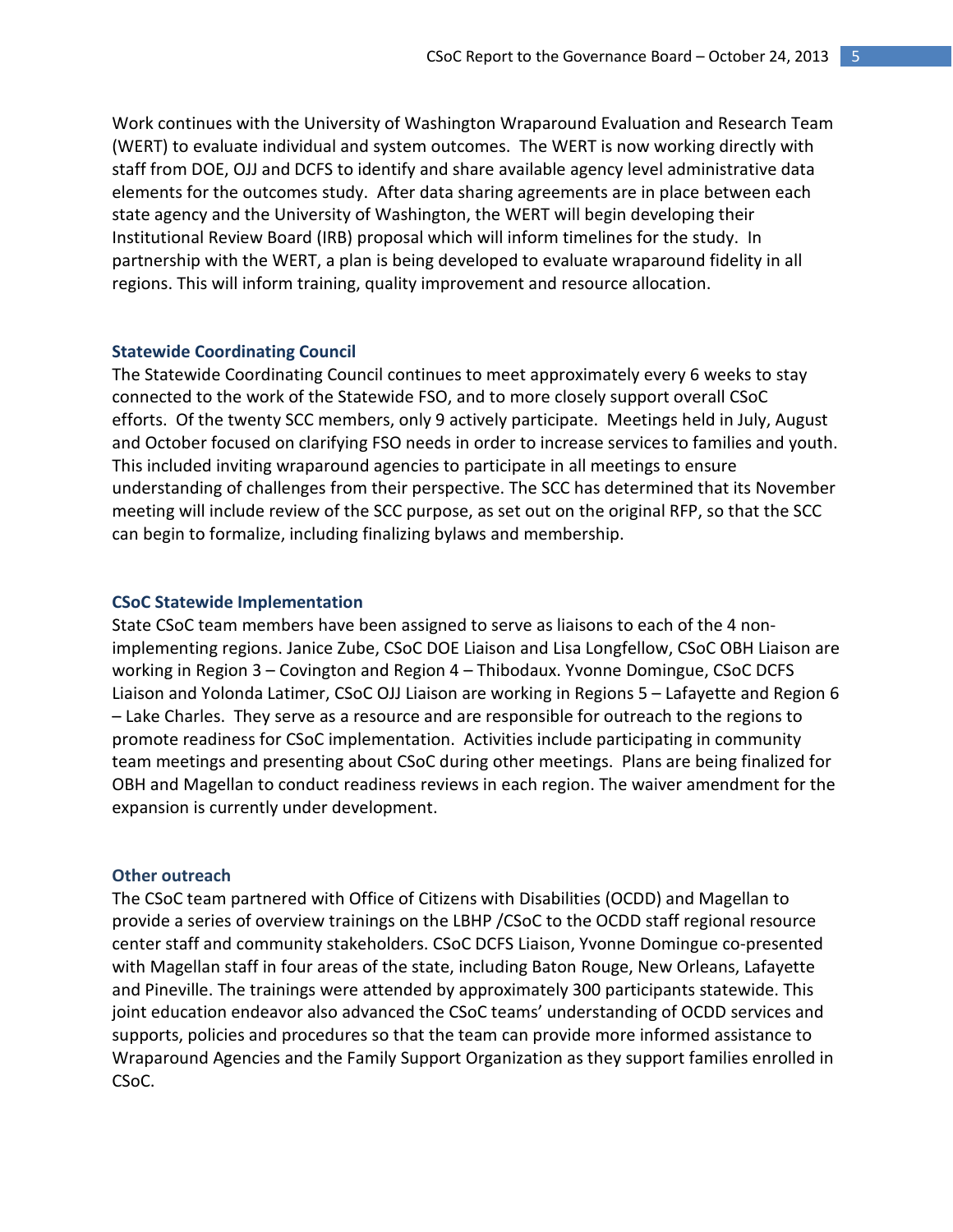The CSoC team and Magellan staff completed trainings throughout Louisiana for over 400 Child Welfare front line staff and supervisors. Staff received updates and education on CSoC, and CSoC team members were present to answer questions, hear challenges and successes DCFS has experienced with CSoC in the last year and to support additional understanding about CSoC and the LBHP.

The Office of Juvenile Justice (OJJ) continues to provide guidance in helping regional managers and probation officers learn how to properly identify CSoC eligible youth. OJJ and Magellan have begun visits to the regional offices to assess current processes. Magellan and OJJ plan to partner to provide further training to the regional offices in areas of need.

#### **Network**

| <b>CSoC Service</b>                            | <b>Region 1</b> | Region $2 $    | Region 7 | <b>Region 8</b> | <b>Region 9</b> | <b>Total</b> |
|------------------------------------------------|-----------------|----------------|----------|-----------------|-----------------|--------------|
| Independent<br><b>Living/Skills Building</b>   | 19              | 4              | 5        | 12              | 8               | 48           |
| <b>Parent Support &amp;</b><br><b>Training</b> | 1               | 1              | 1        | 1               | 1               | 5            |
| <b>Short Term Respite</b><br>Care              | 3               | 3              | 1        | 3               | 4               | 14           |
| <b>Crisis Stabilization</b>                    |                 | $\overline{2}$ |          | 1               | 1               | 4            |
| Youth Support &<br><b>Training</b>             | 1               | 1              | 1        | 1               | 1               | 5            |
| <b>Totals</b>                                  | 24              | 11             | 8        | 18              | 15              | 76           |

# Providers by Region

**\* 37 % increase in these provider types since last report**  Source: Magellan of Louisiana

#### **Crisis Stabilization (CS) and Short Term Respite (STR):**

- Magellan reports that a provider is interested in building CS locations in Alexandria and New Orleans. Provider will also contract for STR in both locations.
- Magellan created informational materials with an overview of each service, and listing resources/next steps for interested providers.
- Magellan continues to work with current providers who are interested in expanding services to include CS and STR.

#### **Therapeutic Group Home (TGH) and Therapeutic Foster Care (TFC):**

• Network added a second TGH provider in Baton Rouge (Provisions Residential Care-6 beds)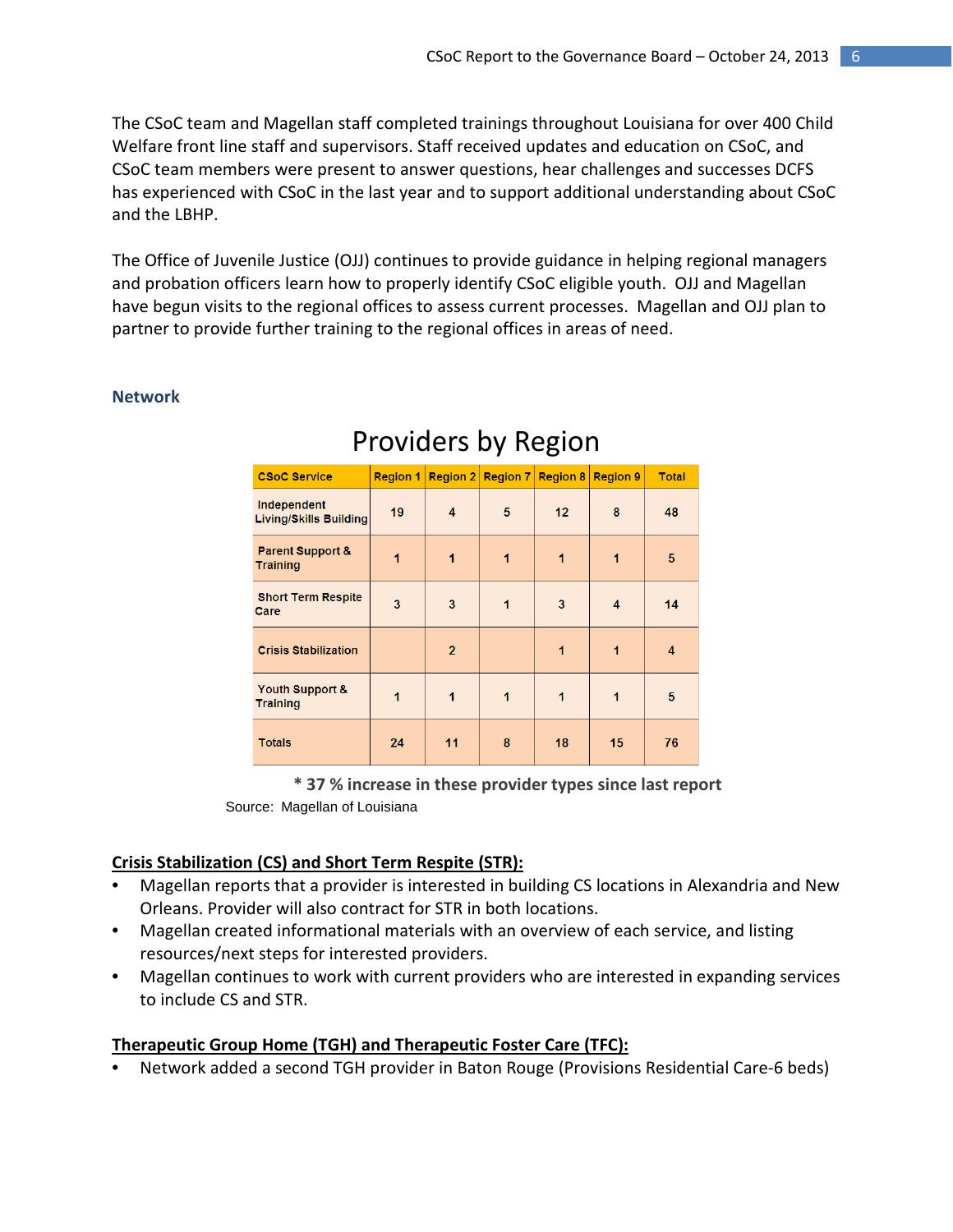• Network added an additional TFC provider (The Kennedy Center) that offers services in regions 5, 8, 9 and 10.

## **Psychiatric Residential Treatment Facility (PRTF) recruitment:**

- New PRTF located in Mandeville (LA Methodist -20 beds) has been licensed within the last quarter.
- New PRTF location in Mandeville (Northlake-75 beds) is licensed but cannot accept Medicaid members for treatment until accreditation is completed, which is anticipated in the next few weeks.
- New PRTF location in Ville Platt (New Way of SE-12 beds) is licensed but is awaiting accreditation before accepting Medicaid members for treatment.
- 124 beds are active in the network.

## **Trends in Children/Youth Outcomes Data**

Out of Home Placements: (March 1, 2012 – September 31, 2013)

- Percent of CSoC children who had restrictive placements prior to enrollment in WAA = 512/1791 = **28.6%**
- Percent of CSoC youth in restrictive placement after enrolling in WAA = 307/1791 = **17.1%**

Other outcomes:

- Improved functioning continues to be demonstrated through the Child and Adolescent Needs and Strengths (CANS) assessment scores tracked overtime.
- A continued decrease in school suspension over the last quarter.
- A decline in out of home placements.
- A continued downward trend in number of inpatient psychiatric hospital admissions and total number of days.
- An increased use of Home and Community Based Services.

Additional detail is provided in Appendix C.

#### **Next Steps**

The CSoC Team is beginning to develop a mechanism to identify barriers that impact our ability to help children and youth remain in the community. Given a developed environment that includes an array of community-based supports and a belief system that embraces that children belong with families and in their community whenever possible, we can continue to reduce the number of children/youth placed out of the home. To this end the CSoC team is in the process of developing a barriers process where the Wraparound agencies can begin to capture and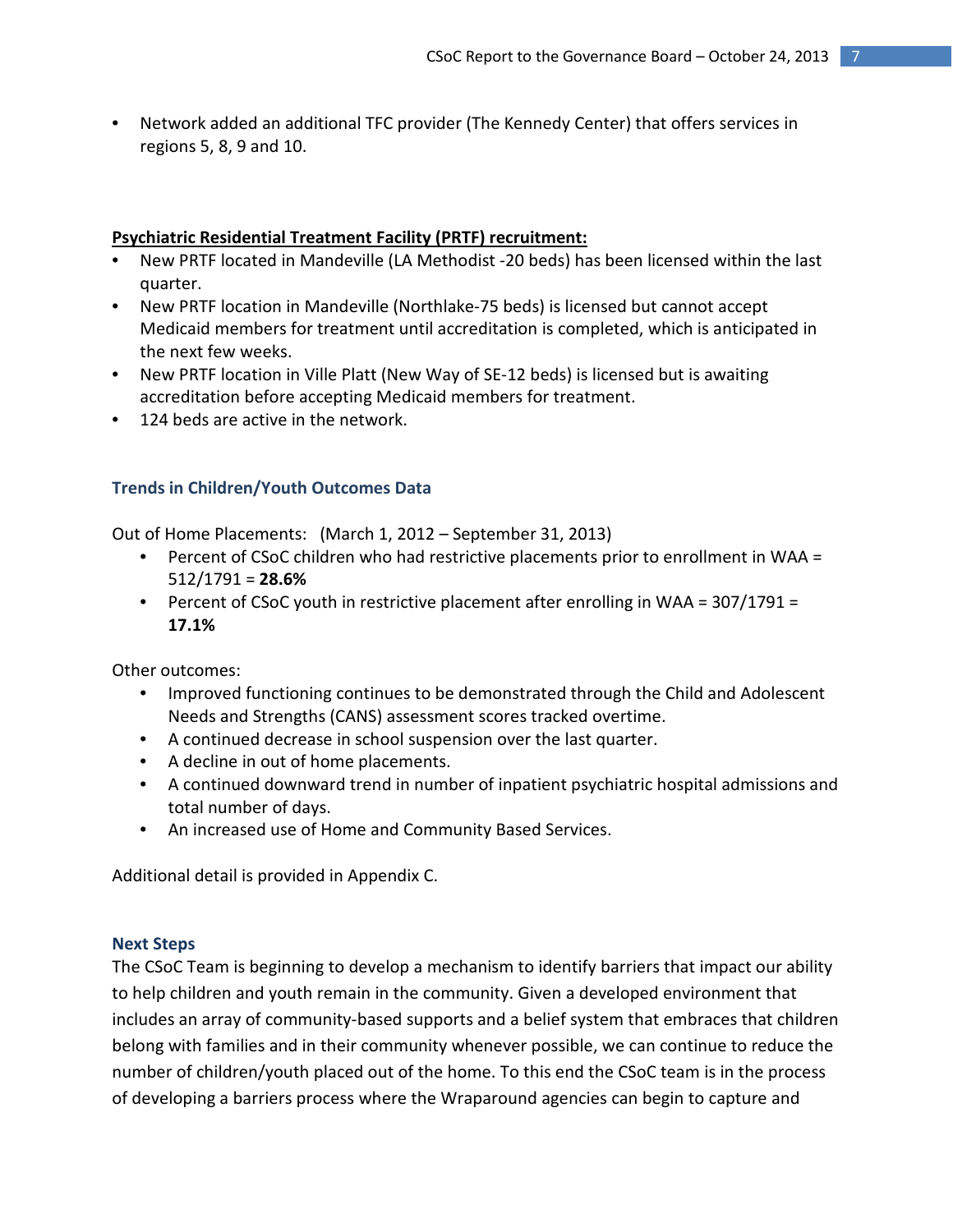catalogue challenges, and would welcome the opportunity to explore ways the state agencies can participate in and support this endeavor.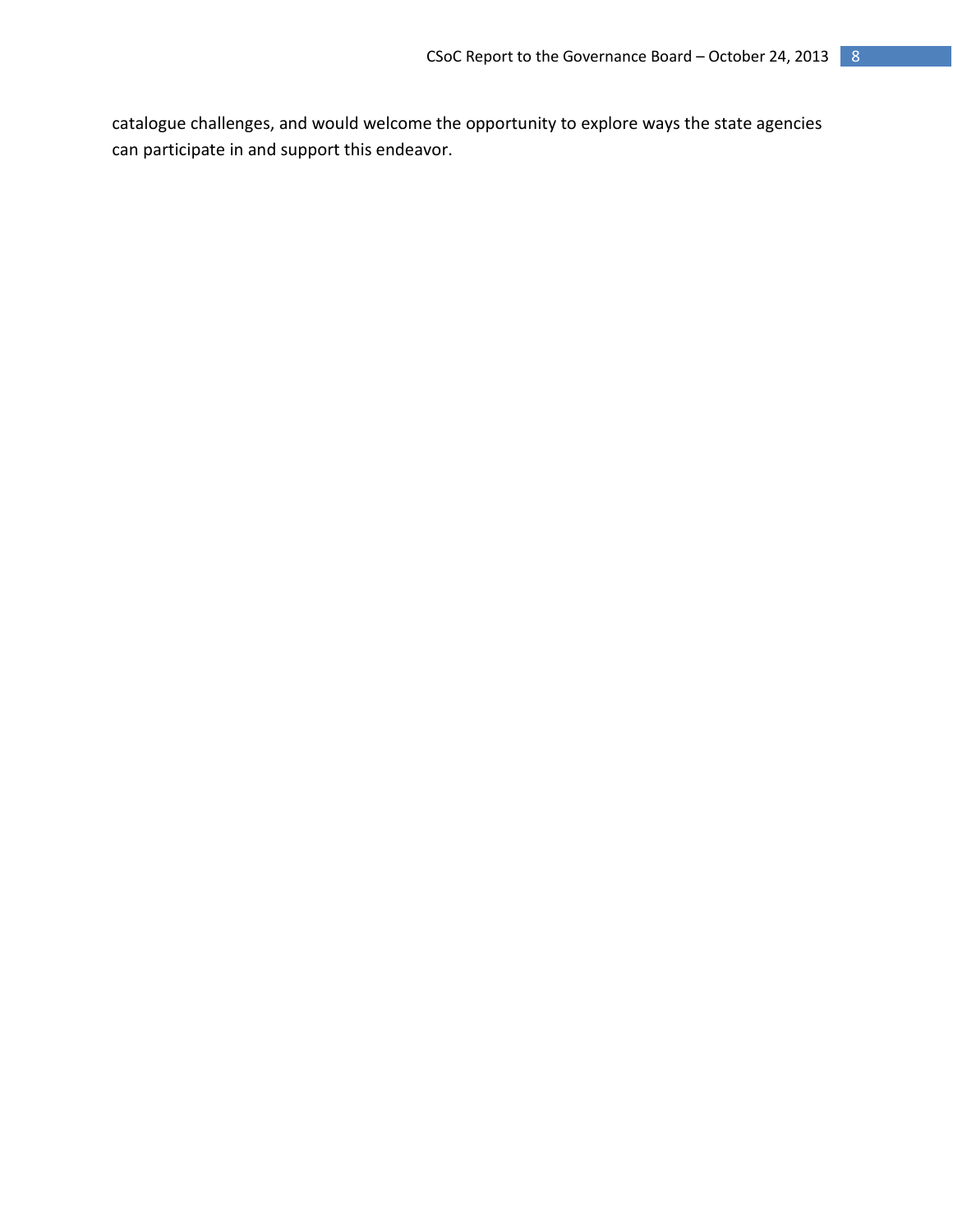| <b>CSoC Referrals by Agency/Entity (cumulative)</b> |           |           |        |  |  |
|-----------------------------------------------------|-----------|-----------|--------|--|--|
| <b>Referring Agency</b>                             | 6/30/2013 | 9/30/2013 | Change |  |  |
| <b>DCFS</b>                                         | 345       | 376       | 31     |  |  |
| <b>OJJ</b>                                          | 245       | 292       | 47     |  |  |
| <b>OBH</b>                                          | 109       | 109       | 0      |  |  |
| DOE/School                                          | 158       | 237       | 79     |  |  |
| Other Referrals: (Caregivers,                       | 1817      | 2279      | 462    |  |  |
| Hospitals, Licensed Mental                          |           |           |        |  |  |
| <b>Health Professionals and other</b>               |           |           |        |  |  |
| Juvenile Entities)                                  |           |           |        |  |  |
| TOTAL                                               | 2674      | 982       | 595    |  |  |

## **Appendix A: Referral Data**

Data provided by Magellan of Louisiana

| <b>CSoC Referrals by Region (during region)</b> |           |           |        |  |  |
|-------------------------------------------------|-----------|-----------|--------|--|--|
| Act 1225 Region                                 | 6/30/2013 | 9/30/2013 | Change |  |  |
| 2 (Capital area)                                | 377       | 191       | 184    |  |  |
| 1 (Jefferson Parish/Greater New                 | 636       | 217       | 102    |  |  |
| Orleans area)*                                  |           |           |        |  |  |
| 7 (Alexandria area)                             | 417       | 135       | 49     |  |  |
| 8 (Shreveport area)                             | 739       | 212       | 170    |  |  |
| 9 (Monroe area)                                 | 505       | 227       | 90     |  |  |
| TOTAL                                           | 2674      | 982       | 595    |  |  |

Data provided by Magellan of Louisiana

During the third quarter the range of referrals by region was 135 to 227.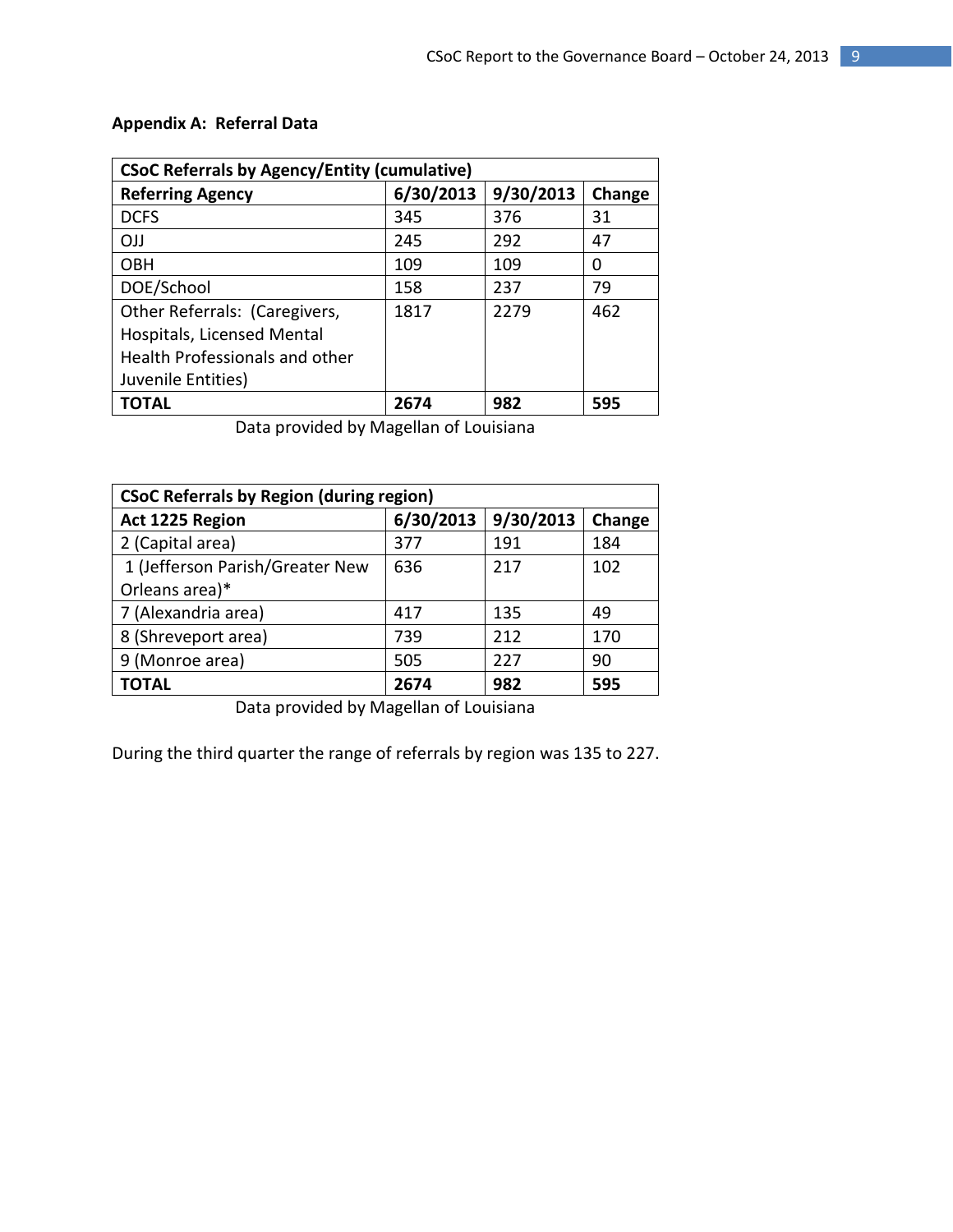## **Appendix B: Demographic Data**

| <b>CSoC Enrollment by Race</b> |               |            |  |  |
|--------------------------------|---------------|------------|--|--|
| Race                           | <b>Number</b> | Percentage |  |  |
| African-American               | 603           | 61.4%      |  |  |
| Caucasian                      | 271           | 27.6%      |  |  |
| Unspecified                    | 88            | 9.0%       |  |  |
| <b>Other Ethnicity</b>         | 15            | 1.5%       |  |  |
| Pacific Islander               | 4             | 0.4%       |  |  |
| American Indian                | 1             | 0.1%       |  |  |
| ΤΟΤΑL                          | 982           | 100%       |  |  |

Data provided by Magellan of Louisiana

| <b>CSoC Enrollment by Gender</b> |               |            |  |  |
|----------------------------------|---------------|------------|--|--|
| Gender                           | <b>Number</b> | Percentage |  |  |
| Male                             | 616           | 34.7%      |  |  |
| Female                           | 347           | 35.4%      |  |  |
| Unspecified                      | 19            | 1.9%       |  |  |
| TOTAL                            | 982           | 100%       |  |  |

Data provided by Magellan of Louisiana

| <b>CSoC Enrollment by Age Group</b> |               |            |  |  |
|-------------------------------------|---------------|------------|--|--|
| <b>Age Group</b>                    | <b>Number</b> | Percentage |  |  |
| Up to 4                             | 12            | 1.2%       |  |  |
| $5 - 8$                             | 117           | 11.9%      |  |  |
| $9 - 12$                            | 259           | 26.4%      |  |  |
| $13 - 16$                           | 448           | 45.6%      |  |  |
| $17 - 21$                           | 127           | 12.9%      |  |  |
| Unspecified                         | 19            | 1.9%       |  |  |
| <b>TOTAL</b>                        | 982           | 100%       |  |  |

Data provided by Magellan of Louisiana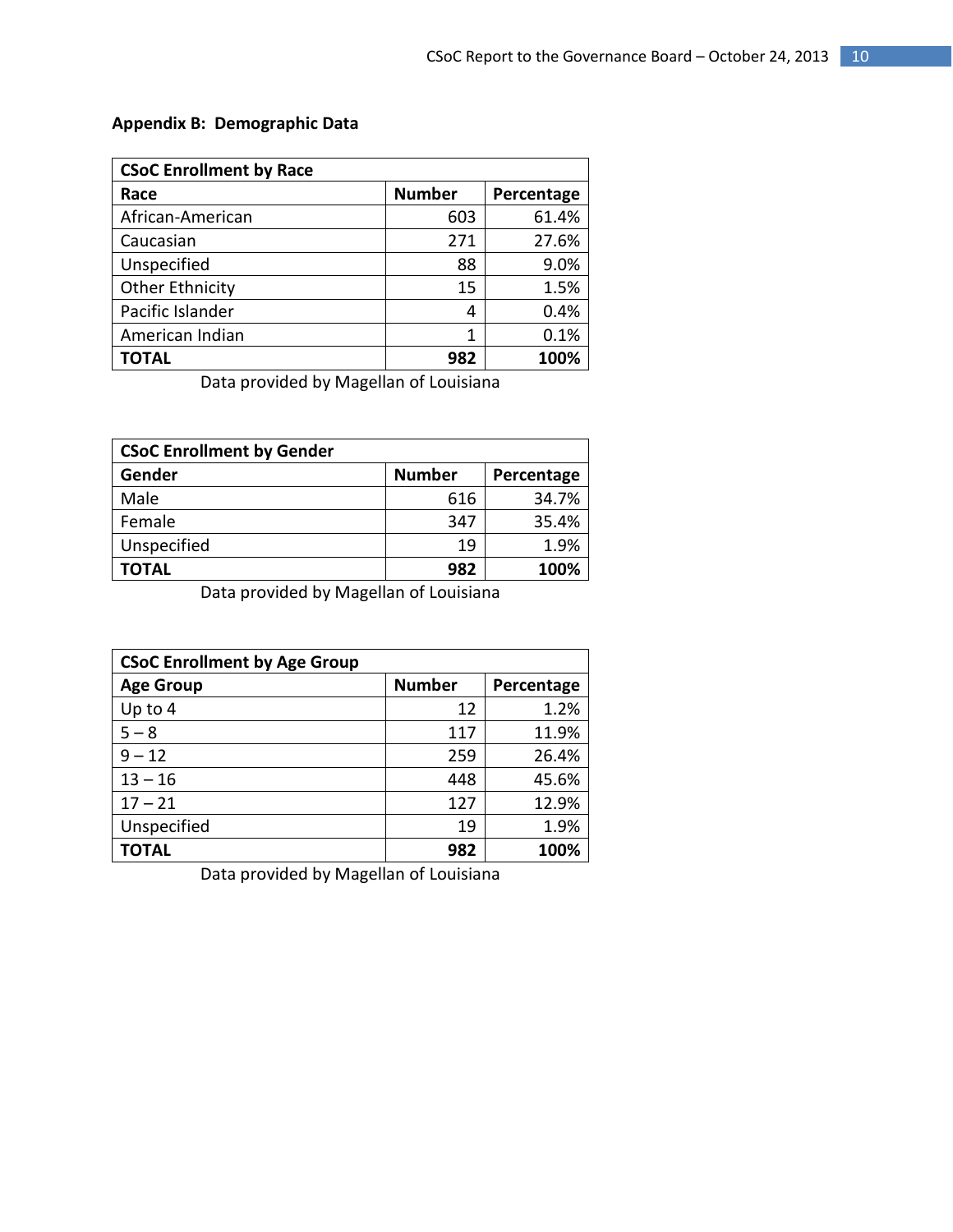





Source: Magellan of Louisiana

500 400

300

200 100

0